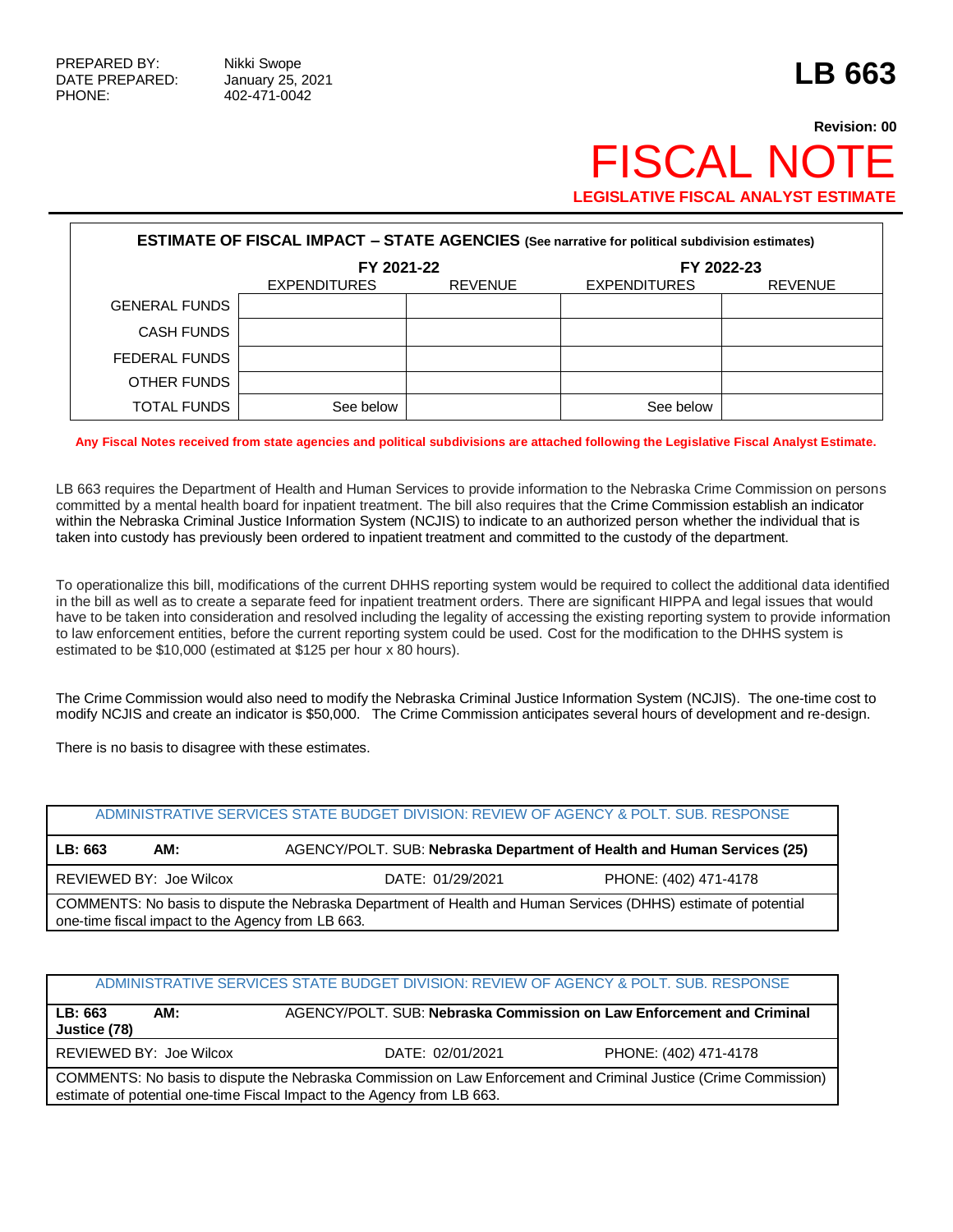**LB**(1) **663 FISCAL NOTE 2021**

| <b>ESTIMATE PROVIDED BY STATE AGENCY OR POLITICAL SUBDIVISION</b>                       |                     |                |                     |                |  |
|-----------------------------------------------------------------------------------------|---------------------|----------------|---------------------|----------------|--|
| State Agency or Political Subdivision Name: (2) Department of Health and Human Services |                     |                |                     |                |  |
| Phone: (5) 471-6719<br>Prepared by: (3) Mike Michalski<br>Date Prepared 1-29-2021       |                     |                |                     |                |  |
|                                                                                         | FY 2021-2022        |                | FY 2022-2023        |                |  |
|                                                                                         | <b>EXPENDITURES</b> | <b>REVENUE</b> | <b>EXPENDITURES</b> | <b>REVENUE</b> |  |
| <b>GENERAL FUNDS</b>                                                                    | \$10,000            |                | \$0                 |                |  |
| <b>CASH FUNDS</b>                                                                       |                     |                |                     |                |  |
| <b>FEDERAL FUNDS</b>                                                                    |                     |                |                     |                |  |
| <b>OTHER FUNDS</b>                                                                      |                     |                |                     |                |  |
| <b>TOTAL FUNDS</b>                                                                      | \$10,000            |                | \$0                 |                |  |
|                                                                                         |                     |                |                     |                |  |

Return by date specified or 72 hours prior to public hearing, whichever is earlier.

Explanation of Estimate:

LB 663 requires the Department of Health and Human Services to provide information to the Nebraska Crime Commission on persons committed by a mental health board for inpatient treatment. To operationalize this bill, modifications of the current reporting system would be required to collect the additional data identified in the bill as well as to create a separate feed for inpatient treatment orders.

There are significant HIPPA and legal issues that would have to be taken into consideration and resolved including the legality of accessing the existing reporting system to provide information to law enforcement entities, before the current reporting system could be used.

Cost for this is estimated to be \$10,000 (estimated at \$125 per hour x 80 hours).

| <b>MAJOR OBJECTS OF EXPENDITURE</b> |                     |           |                     |                     |
|-------------------------------------|---------------------|-----------|---------------------|---------------------|
| PERSONAL SERVICES:                  |                     |           |                     |                     |
|                                     | NUMBER OF POSITIONS |           | 2021-2022           | 2022-2023           |
| POSITION TITLE                      | $21 - 22$           | $22 - 23$ | <b>EXPENDITURES</b> | <b>EXPENDITURES</b> |
| <b>DHHS Program Specialist</b>      |                     |           |                     |                     |
|                                     |                     |           |                     |                     |
|                                     |                     |           |                     |                     |
|                                     |                     |           |                     |                     |
|                                     |                     |           |                     |                     |
|                                     |                     |           |                     |                     |
|                                     |                     |           |                     |                     |
| Benefits.                           |                     |           |                     |                     |
|                                     |                     |           |                     |                     |
|                                     |                     |           | \$10,000            | \$0                 |
|                                     |                     |           |                     |                     |
|                                     |                     |           |                     |                     |
|                                     |                     |           |                     |                     |
|                                     |                     |           |                     |                     |
|                                     |                     |           |                     |                     |
|                                     |                     |           |                     |                     |
|                                     |                     |           | \$10,000            | \$C                 |
|                                     |                     |           |                     |                     |